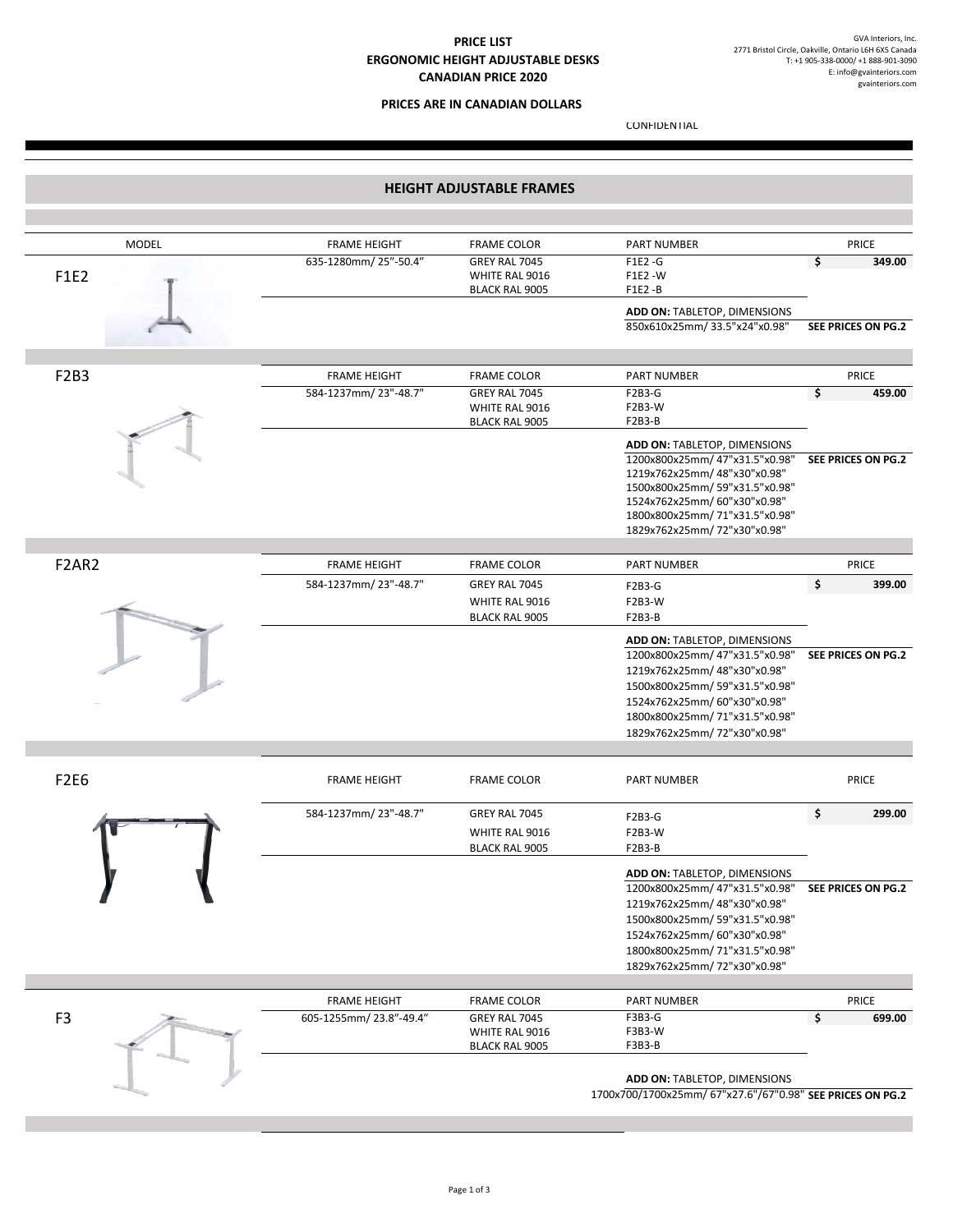# **PRICE LIST HEIGHT ADJUSTABLE DESKS CANADIAN PRICE 2020**

## **PRICES ARE IN CANADIAN DOLLARS**

CONFIDENTIAL

| <b>HEIGHT ADJUSTABLE FRAMES</b> |                     |                        |                                              |                               |    |                    |  |  |  |  |  |
|---------------------------------|---------------------|------------------------|----------------------------------------------|-------------------------------|----|--------------------|--|--|--|--|--|
|                                 |                     |                        |                                              |                               |    |                    |  |  |  |  |  |
|                                 |                     | <b>FRAME HEIGHT</b>    | <b>FRAME COLOR</b>                           | <b>PART NUMBER</b>            |    | PRICE              |  |  |  |  |  |
| F4                              |                     | 605-1255mm/23.8"-49.4" | GREY RAL 7045                                | F4B3-G                        | \$ | 959.00             |  |  |  |  |  |
|                                 |                     |                        | WHITE RAL 9016                               | F4B3-W                        |    |                    |  |  |  |  |  |
|                                 |                     |                        | <b>BLACK RAL 9005</b>                        | F4B3-B                        |    |                    |  |  |  |  |  |
|                                 |                     |                        |                                              |                               |    |                    |  |  |  |  |  |
|                                 |                     |                        |                                              | ADD ON: TABLETOP, DIMENSIONS  |    |                    |  |  |  |  |  |
|                                 |                     |                        |                                              | 1500x600x25mm/59"x23.6"x0.98" |    | SEE PRICES ON PG.2 |  |  |  |  |  |
|                                 |                     |                        |                                              |                               |    |                    |  |  |  |  |  |
|                                 |                     | <b>FRAME HEIGHT</b>    | <b>FRAME COLOR</b>                           | <b>PART NUMBER</b>            |    | PRICE              |  |  |  |  |  |
| <b>FTV</b>                      |                     | 605-1255mm/23.8"-49.4" | GREY RAL 7045                                | $FTV-G$                       | \$ | 459.00             |  |  |  |  |  |
|                                 |                     |                        | WHITE RAL 9016                               | FTV-W                         |    |                    |  |  |  |  |  |
|                                 |                     |                        | <b>BLACK RAL 9005</b>                        | FTV-B                         |    |                    |  |  |  |  |  |
|                                 |                     |                        |                                              |                               |    |                    |  |  |  |  |  |
|                                 |                     |                        |                                              | TV IS NOT INCLUDED            |    |                    |  |  |  |  |  |
|                                 |                     |                        |                                              |                               |    |                    |  |  |  |  |  |
|                                 |                     |                        |                                              |                               |    |                    |  |  |  |  |  |
|                                 |                     |                        |                                              |                               |    |                    |  |  |  |  |  |
|                                 |                     |                        | <b>TABLETOPS FOR HEIGHT ADJUSTABLE DESKS</b> |                               |    |                    |  |  |  |  |  |
|                                 |                     | <b>MODEL</b>           | <b>TABLETOP DIMENSIONS</b>                   |                               |    | PRICE              |  |  |  |  |  |
|                                 | <b>LIGHT ACACIA</b> | F <sub>1</sub>         | 850x610x25mm/33.5"x24"x0.98"                 |                               |    | 69.00              |  |  |  |  |  |
|                                 |                     | F <sub>1</sub>         | 914x610x250mm/36"x24"x0.98"                  |                               | \$ | 69.00              |  |  |  |  |  |
|                                 |                     |                        |                                              |                               |    |                    |  |  |  |  |  |

|                                    | MODEL          | <b>TABLETOP DIMENSIONS</b>             |    | PRICE  |
|------------------------------------|----------------|----------------------------------------|----|--------|
| <b>LIGHT ACACIA</b>                | F1             | 850x610x25mm/33.5"x24"x0.98"           | \$ | 69.00  |
|                                    | F <sub>1</sub> | 914x610x250mm/36"x24"x0.98"            |    | 69.00  |
|                                    | F <sub>2</sub> | 1200x800x25mm/47"x31.5"x0.98"          |    | 89.00  |
|                                    | F <sub>2</sub> | 1219x762x25mm/48"x30"x0.98"            |    | 89.00  |
|                                    | F <sub>2</sub> | 1500x800x25mm/59"x31.5"x0.98"          |    | 99.00  |
|                                    | F <sub>2</sub> | 1524x762x25mm/60"x30"x0.98"            |    | 99.00  |
|                                    | F <sub>2</sub> | 1800x800x25mm/71"x31.5"x0.98"          |    | 119.00 |
|                                    | F <sub>2</sub> | 1829x762x25mm/72"x30"x0.98"            |    | 119.00 |
|                                    | F <sub>3</sub> | 1700x700/1700x25mm/ 67"x27.6"/67"0.98" | \$ | 189.00 |
|                                    | F <sub>4</sub> | 1500x600x25mm/59"x23.6"x0.98"          |    | 89.00  |
|                                    | F <sub>4</sub> | 1524x610x25mm/60"x24"x0.98"            | Ś. | 89.00  |
| <b>PREMIUM WHITE</b>               | F1             | 850x610x25mm/33.5"x24"x0.98"           |    | 69.00  |
|                                    | F <sub>1</sub> | 914x610x250mm/36"x24"x0.98"            | \$ | 69.00  |
|                                    | F <sub>2</sub> | 1200x800x25mm/47"x31.5"x0.98"          |    | 89.00  |
|                                    | F <sub>2</sub> | 1219x762x25mm/48"x30"x0.98"            |    | 89.00  |
|                                    | F <sub>2</sub> | 1500x800x25mm/59"x31.5"x0.98"          |    | 99.00  |
|                                    | F <sub>2</sub> | 1524x762x25mm/60"x30"x0.98"            |    | 99.00  |
|                                    | F <sub>2</sub> | 1800x800x25mm/71"x31.5"x0.98"          |    | 109.00 |
|                                    | F <sub>2</sub> | 1829x762x25mm/72"x30"x0.98"            |    | 109.00 |
|                                    | F <sub>3</sub> | 1700x700/1700x25mm/ 67"x27.6"/67"0.98" |    | 179.00 |
|                                    | F4             | 1500x600x25mm/59"x23.6"x0.98"          |    | 89.00  |
|                                    | F4             | 1524x610x25mm/60"x24"x0.98"            |    | 89.00  |
| <b>LIGHT GRAY CHICAGO CONCRETE</b> | F <sub>1</sub> | 850x610x25mm/33.5"x24"x0.98"           | \$ | 79.00  |
|                                    | F1             | 914x610x250mm/36"x24"x0.98"            |    | 79.00  |
|                                    | F <sub>2</sub> | 1200x800x25mm/47"x31.5"x0.98"          |    | 109.00 |
|                                    | F <sub>2</sub> | 1219x762x25mm/48"x30"x0.98"            |    | 109.00 |
|                                    | F <sub>2</sub> | 1500x800x25mm/59"x31.5"x0.98"          |    | 129.00 |
|                                    | F <sub>2</sub> | 1524x762x25mm/60"x30"x0.98"            |    | 129.00 |
|                                    | F <sub>2</sub> | 1800x800x25mm/71"x31.5"x0.98"          |    | 139.00 |
|                                    | F <sub>2</sub> | 1829x762x25mm/72"x30"x0.98"            |    | 139.00 |
|                                    | F <sub>3</sub> | 1700x700/1700x25mm/ 67"x27.6"/67"0.98" |    | 209.00 |
|                                    | F <sub>4</sub> | 1500x600x25mm/59"x23.6"x0.98"          |    | 109.00 |
|                                    | F <sub>4</sub> | 1524x610x25mm/60"x24"x0.98"            | Ś  | 109.00 |